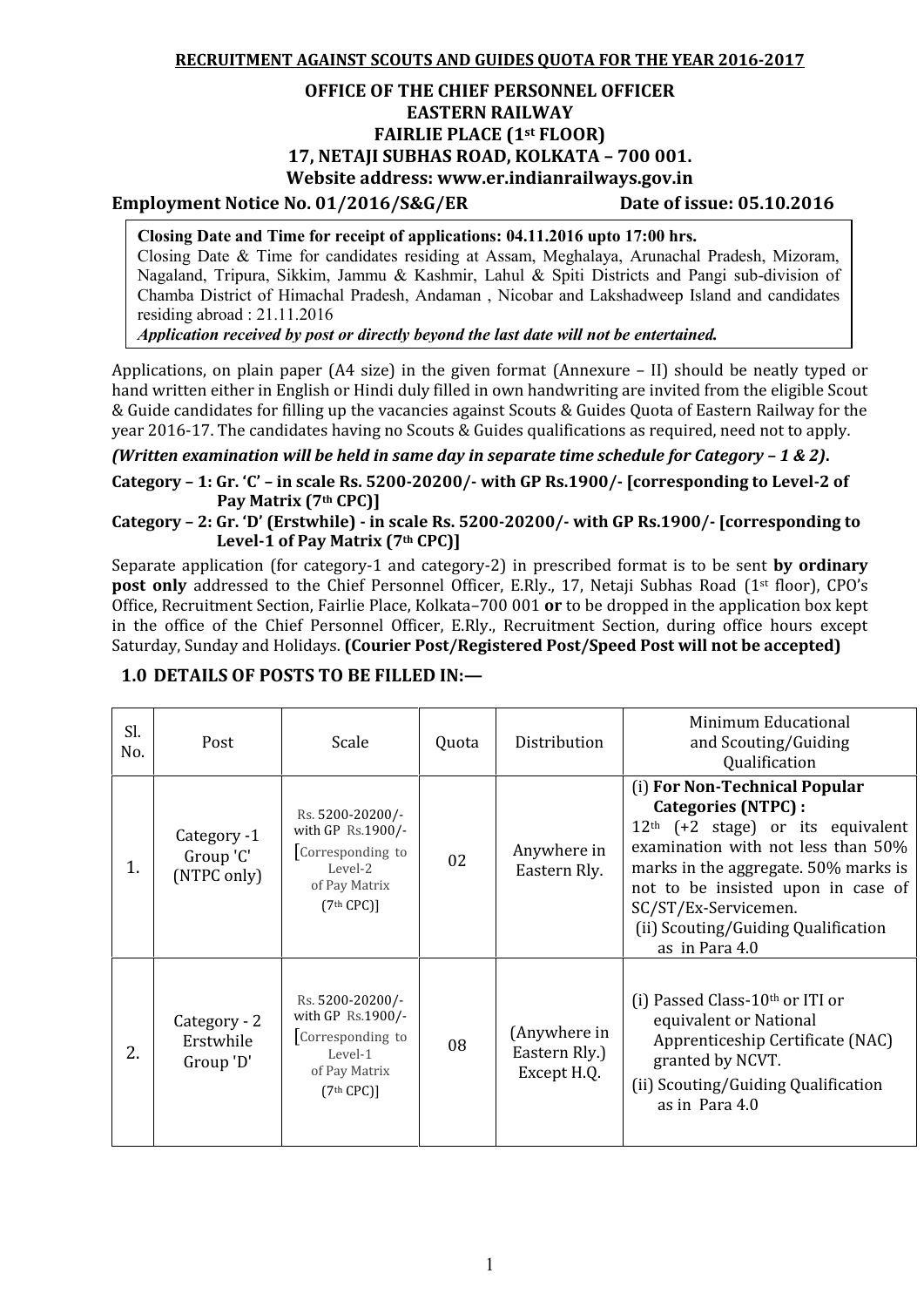# **2.0 Age limit (Age as no. 01.01.2017).**

| Category of Post                                                      | <b>UR</b>                            | OBC.                                    | SC / ST                                 | Serving Rly. Employee,<br>Ex-Servicemen, PWD/Widow/Divorced<br>women/women judicially separated but<br>not married. |
|-----------------------------------------------------------------------|--------------------------------------|-----------------------------------------|-----------------------------------------|---------------------------------------------------------------------------------------------------------------------|
| Group 'C'<br>(Category-1)<br>Group 'D'<br>(Erstwhile)<br>(Category-2) | 18 to 29<br>yrs.<br>18 to 32<br>yrs. | Relaxation up to 3<br>yrs. in upper age | Relaxation up to 5<br>yrs. in upper age | As per following criteria (2.1 to 2.4)                                                                              |

## **Extent of Age Relaxation:**

- **2.1** Serving Railway employees, including casual labours and substitutes, who have put in a minimum of THREE YEARS service will be given age relaxation subject to the age limit not exceeding 40, 43 and 45 years in case of General, OBC and SC/ST candidates respectively.
- **2.2** Widows / Divorced women and women judicially separated but not married. Maximum age UR 35yrs., OBC-38 yrs., SC/ST-40 yrs.
- **2.3** Persons with disabilities (PWD): Age relaxation of 10yrs. in addition to para **2.0 (Subject to production of Disability Certificate to be issued at least three (03) members committee of a Govt. Hospital)**
- **2.4** The Upper age limit is relaxable for ex.- servicemen upto the extent of service rendered in Defence forces plus 3 years provided they have put in a minimum of 6 months attested service. Ex.- servicemen who have already joined the Govt. Service on civil side after availing of other benefits given to them as ex.-servicemen for further employment cannot claim ex-servicemen status for the purpose of this recruitment, such a person will be deemed to be civil employee and will accordingly be entitled to only such of the benefits like relaxation of age, etc. as admissible to Civil Employees, in the normal course in accordance with the existing instructions in this regard subject to his fulfilment of the conditions governing the grant of such benefits.

#### **3.0 Conditions :**

- **3.1** Selection of Candidates will be subject to Medical Examination in the prescribed medical standard by Railway Medical Authority prior to their appointment after due selection.
- **3.2** Candidates will have to undergo prescribed training course as applicable for the post as per existing instructions.
- **3.3** The age will be reckoned as on **01.01.2017.**
- **3.4** All the photocopies of Certificates in regards to proof of age, educational qualifications, scouting qualifications, other qualifications, caste certificate and other certificates duly *attested* by a Gazetted Officer are to be enclosed along with the application form.
- **3.5** Two self-addressed envelopes (size 23 c.m. x 10 c.m.) to be sent along with the application.
- **3.6** Two recent passport size photographs (*without cap & coloured glass*) with their names written at the backside should be clipped along with the application form. Another passport size photograph (*without cap & coloured glass)* duly signed by the candidate with date to be pasted on the application form at the space provided.
- **3.7** Application not properly filled in, incomplete or with overwriting, erasing or not supported by the attested copies of relevant certificates will be liable to be rejected.
- **3.8** Application received by post beyond the last date will not be entertained. Railway Administration, Eastern Railway will not be responsible for any postal delay/wrong delivery whatever at any stage of the selection process.
- **3.**9 Category and Place of posting will be decided by the Appropriate Rly. Authority.
- **3.10** Candidates entitlement at all stages of the recruitment will be purely provisional subject to satisfying the prescribed eligibility conditions.

#### **3.11 Separate application should be made for Category – 1 & Category – 2**.

#### **Category should be mentioned on the envelope containing application form.**

- **3.12** Serving Govt. Employee should send their application through Proper Chanel duly forwarded by their controlling officials. The last date will not be extended on account of delay in transmission of the application
- **3.13** A written declaration should be furnished by the candidate, who would be finally qualified for appointment, as per Annexure-IV. If the candidate violates any of the said declarations furnished by him/her, he/she should be taken up under D&A Rule by the Competent Authority.

#### **4.0 Scouting/Guiding Qualification (for both categories) :**

The following qualification would apply for recruitment of Scouts & Guides to post in Grade Pay Rs. 1900/ and Grade Pay Rs. 1800/-.

- **4.1** President's Scout/Guide/Rover/Ranger OR Himalayan Wood Badge (HWB) holder in any section.
- **4.2** Should have been an active member of a Scout Organisation for the least 5 years. The 'Certificate of Activeness" should be as per Annexure – III; and
- **4.3** Should have attended two events at National level or All Indian Railways' level and two events at State level.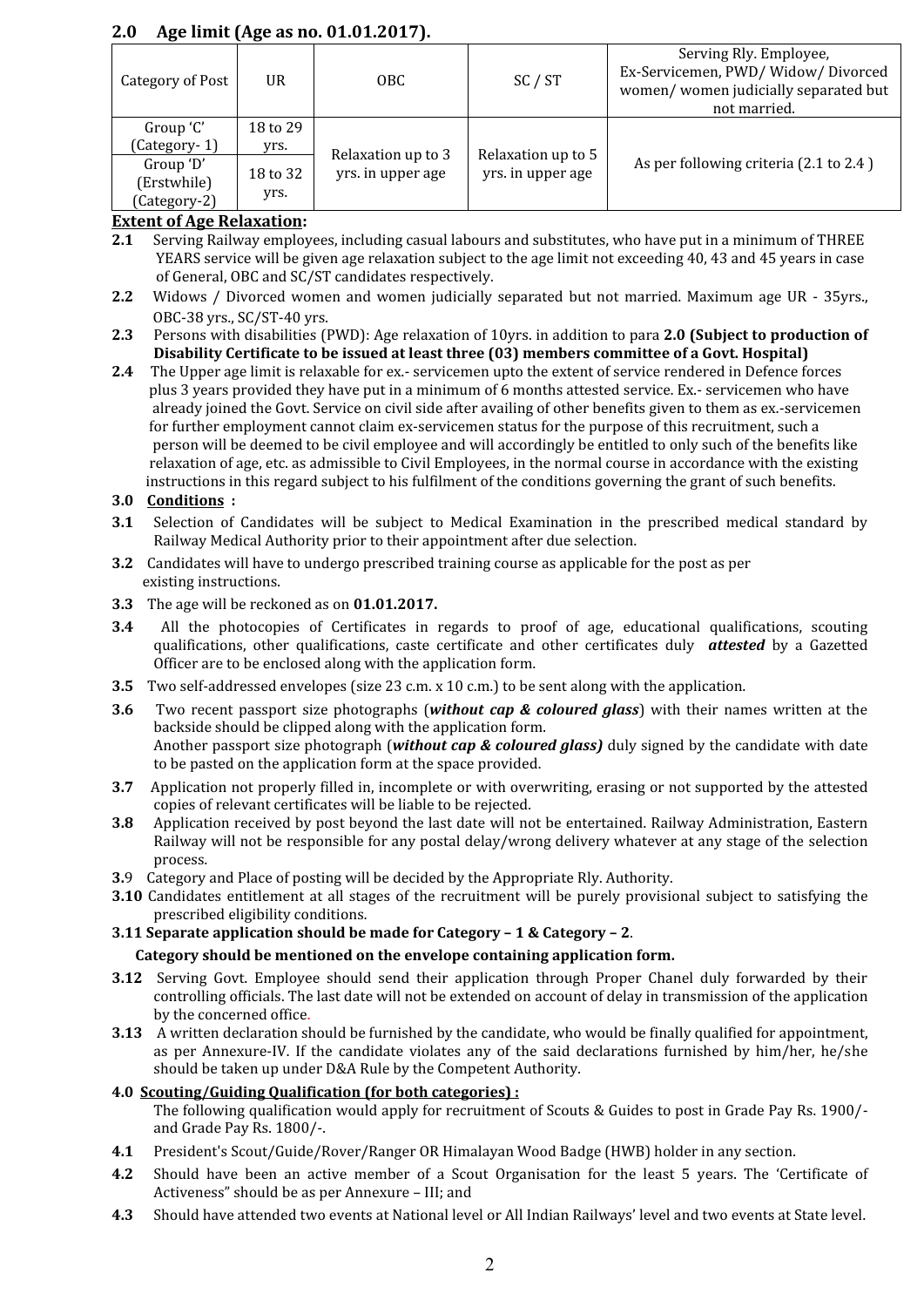#### **5.0 Procedure for Recruitment for Scouts & Guides quota:**

Candidates who applied in response to notification issued and found eligible after scrutiny will be called for written examination. The candidates qualified in written test will have to undergo the Scouting Skill Assessment and Certificates verification*.* Panel will be formed as per merit position of successful candidates.

## **5.1 Modalities** :

| (A)               | <b>Written Test</b>                                                                                               | 50 Marks        |
|-------------------|-------------------------------------------------------------------------------------------------------------------|-----------------|
|                   | The written test will consist of 40 objective questions $(40 \text{ marks})$ & 01 essay                           |                 |
|                   | type question (10 marks) relating to Scouts & Guides Organisation and its                                         |                 |
|                   | activities and General knowledge for Grade Pay Rs. 1900/- and Grade Pay Rs.                                       |                 |
|                   | 1800/-. The syllabus for this will be as per Annexure - I                                                         |                 |
| (B)               | Scouting Skill Assessment to assess the practical ability of the candidates.                                      | 10 Marks        |
| $\left( 0\right)$ | <b>Marks on certificates</b>                                                                                      | <b>40 Marks</b> |
| (i)               | Participation/Service rendered in National Events/National<br>Jamboree<br>(including All Indian Railway Events) : | 10 Marks        |
| $\ast$            | First two certificates (i.e. minimum eligibility qualification)                                                   | Nil             |
| $\ast$            | One additional event                                                                                              | 07 Marks        |
| $\ast$            | Two or more additional events                                                                                     | 10 Marks        |
| (ii)              | Participation/Service rendered in State Events/Rallies :                                                          | 10 Marks        |
| $\ast$            | First two certificates (i.e. minimum eligibility qualification)                                                   | Nil             |
| $\ast$            | One additional event                                                                                              | 07 Marks        |
| $\ast$            | Two or more additional events                                                                                     | 10 Marks        |
| (iii)             | Specialised Scouts/Guides Course organized at National/State/All Indian<br>Railways Level:                        | 10 Marks        |
| $\ast$            | One Course                                                                                                        | 07 Marks        |
| $\ast$            | Two or more Course                                                                                                | 10 Marks        |
| (iv)              | Participation in District Rallies :                                                                               | 10 Marks        |
| $\ast$            | One certificate                                                                                                   | Nil             |
| $\ast$            | Two certificates                                                                                                  | 07 Marks        |
| $\ast$            | Three certificates                                                                                                | 10 Marks        |
|                   | <b>TOTAL</b>                                                                                                      | 100 Marks       |

## **6.0 Examination Fees :**

**6.1** (i) For all candidates except those mentioned in sub-para (ii) below Rs. 500/- (Rupees five Hundred) only. This Examination Fee is not refundable/transferable/adjustable under any circumstances.

(ii) For candidates belonging to SC, ST, Ex-servicemen, PWD, Women, Minorities and Economically Backward Classes Rs. 250/- (Rupees two hundred Fifty) only with a provision for refunding the same to those who actually appear in the written examination. The Examination Fee is payable in Indian Postal Order (IPO Payable at GPO, Kolkata) drawn in

favour of **'F&CAO, Eastern Railway Kolkata'. 6.2** IPOs issued before the date of publication of this Employment Notice or after the closing date

- will not be accepted and the Application Form will be rejected. **6.3** Application received with Cash/Cheque/Money Order/Central Recruitment Fee Stamps/ Demand Draft will not be accepted and will be rejected.
- **6.4** Candidates must write their name, full address at the space provided in the IPO.
	- **Note :** \* Minority will mean Muslims, Christians, Sikhs, Buddhists, Janis and Zoroastrians (Parses). \*\* Economically Backward Classes will mean the candidates whose family income is less than Rs. 50,000/- (Rupees fifty thousand) per annum.
- 6.5 Authorities Competent to issue income certificates for the purpose of identifying economically backward classes. (As per proforma at ANNEXURE-A)
	- (i) District Magistrate or any other Revenue Officer up to the level of the Tahsildar.
	- (ii) Sitting Member of Parliament of Lok Sabha for persons of their own constituency.
	- (iii) Below Poverty Line (BPL) Card or any other certificate issued by Central Government under a recognized poverty alleviation programme or Izzat MST issued by Railways.
	- (iv) Union Minister may also recommend for any person from anywhere in the Country.
	- (v) Sitting Member of Parliament of Rajya Sabha for persons of the District in which these MPs normally reside.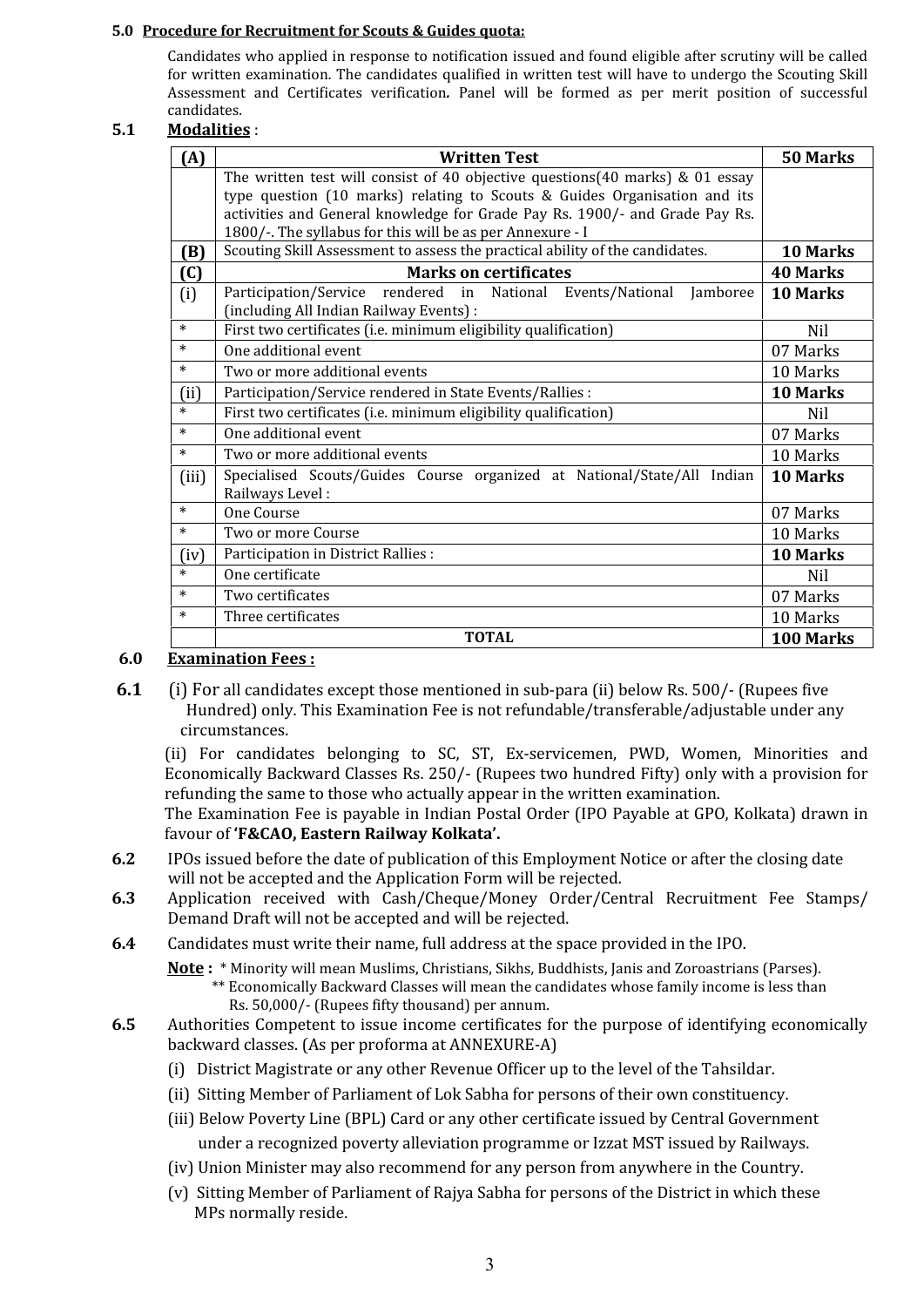## **7.0 Community Certificate :**

- **7.1** No post is exclusively reserved for OBC and SC/ST candidates.<br>**7.2** Candidates claiming to belong to OBC and SC/ST community
- **7.2** Candidates claiming to belong to OBC and SC/ST communities are required to produce community certificates from the Competent Authority in the prescribed format (enclosed in Annexure 'B'&'C') and enclose the copy of the same with the application.
- **7.3** The Community Certificates produced by the OBC candidates should specially indicate that the candidate does not belong to persons / sections (Creamy layer).

## **8.0 Choice of Language for question paper :**

The candidates must choose any one of the languages only : Hindi or English.

## **9.0 General Instructions :**

- **9.1** Eastern Rly. Administration's decision will be final. The decision of the Administration in all matters relating to eligibility, acceptance or rejection of applications etc. will be final and no enquiry or correspondence will be entertained in this connection. The Administration does not undertake any responsibility for sending any reply to the candidates for not being selected or
- **9.2** The application is liable to be rejected if any of the compulsory enclosure is not attached as indicated in the proforma of the application or the application is found defective in any respect.
- **9.3** Canvassing in any form will disqualify the candidature.<br>**9.4** As per the extant rules a IInd Class journey Pass from 1
- **9.4** As per the extant rules a IInd Class journey Pass from Home Station to the place of Examination and back will be issued to SC/ST candidates for appearing in written test.
- **9.5** No column should be left blank, which also may be the cause of rejection of the application.<br>**9.6** Verification of all testimonials and certificates will also be mandatory condition
- **9.6** Verification of all testimonials and certificates will also be mandatory condition for appointment.
- **9.7** No application form will be supplied by the Railway.<br>**9.8** The envelope containing the application mu
- **9.8 The envelope containing the application must be super scribed "Application for Recruitment against Scouts & Guides Quota for 2016-2017 for the category of the Group……………………."**
- **9.9** Place of Posting will be decided by the Appropriate Authority.<br>**9.10** Candidates in response to this notification shall ensure
- **9.10** Candidates in response to this notification shall ensure that he/she fulfils all eligibility conditions at the time of submission of Application.
- **9.11** Recent Passport size photographs (**Taken within one month**) should not be accompanied with **colored glass and cap** on the head and it may be the cause of rejection of the application.
- **9.12** Photographs pasted on the Application Form, not signed and without date by the candidate may be the cause of rejection of the application.
- **9.13** Application without date & Thumb impression, Unsigned and Signed in Block or Capital letters may be the cause of rejection of the application.
- **9.14** Certificates in languages other than English or Hindi should be accompanied by an attested translation in English / Hindi.
- **9.15** Candidates seeking age relaxation and/or refund of Examination Fee must produce the Cast Certificate, PWD Certificate, Death Certificate of husband, Affidavit that she has not remarried since, Copy of Decree from the Competent Court of Law, Discharge Certificate, No Objection Certificate and Bonafide Certificate from the employer, along with the application form where
- **9.16** Category of post should be mentioned in the application. Not mentioning the same may be the criteria of rejection of application.
- **9.17** Railway Authority is not responsible for wrong delivery/dropping of application and also mentioning the address and category wrongly on the application. The same may be the criteria of rejection of application.
- **9.18** Mere calling/appearing in the written test and/or Scouting skill assessment/marks on certificates does not confer any right or claim for appointment.
- **9.19.** At least one Certificate for each year for attending events/service organised by Unit/District (countersigned by the concerned DC) / State / National Association / International Organization/All India Railway's level should be attached for the criteria of an active member of a Scout-Guide Organisation for at least 5 (five) years in the recent past, otherwise the
- N.B. All legal disputes shall be decided under the jurisdiction of Hon'ble Central **Administrative Tribunal, Calcutta.**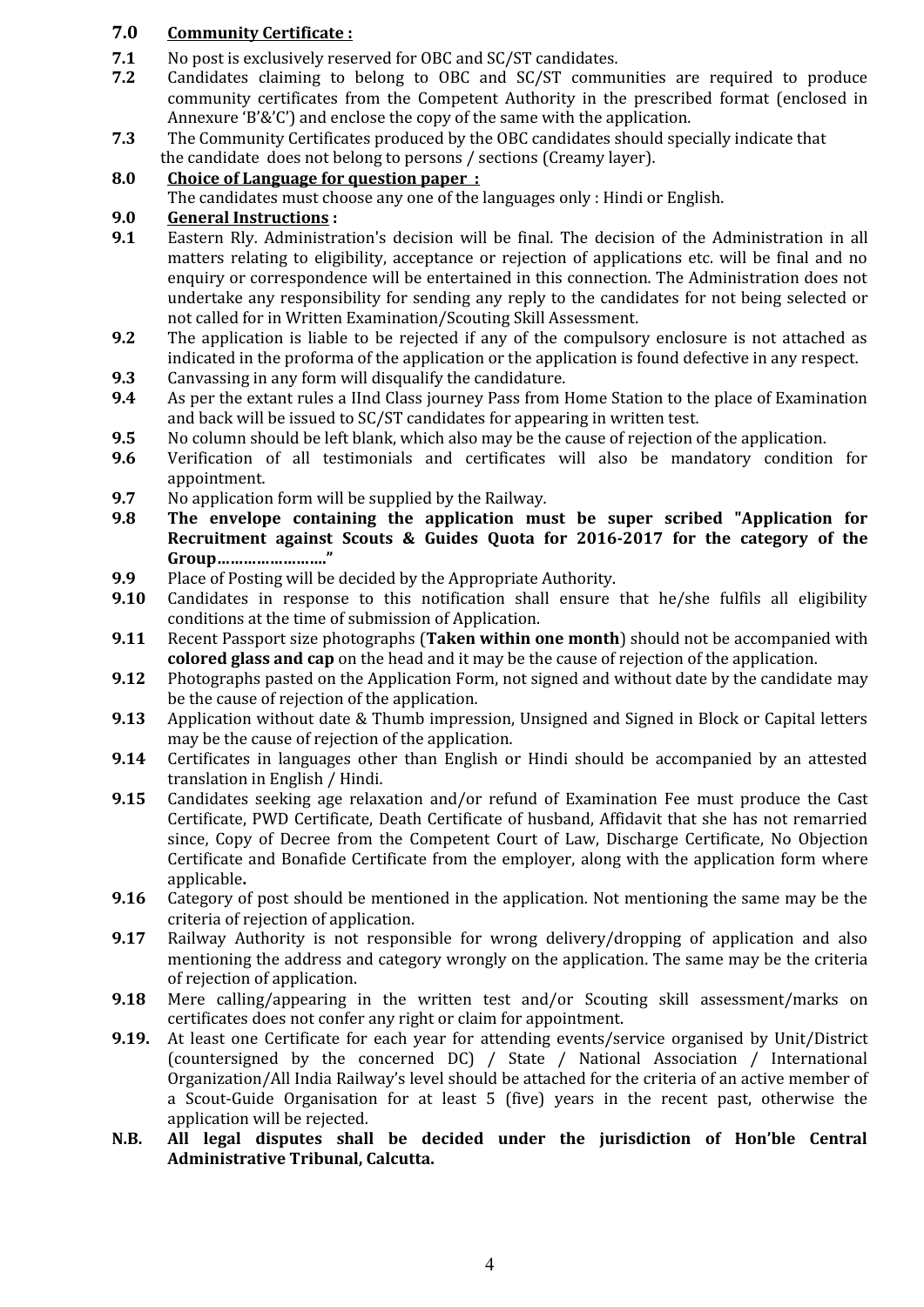#### **I. Proposed Syllabus for Selection under Scouts & Guides Quota for Group 'C' & Group 'D' Posts :**

History of Scouting/Guiding; Law & Promise; Organisation—Distt. & State Level ; Training Centre—Distt. & State level ; Knowledge of Books ; Scouting for Boys/Guiding for Girls in India ; Motto, left hand shake ; Salute ; Prayer ; Flag Song ; National Anthem ; Know the National & Scouting Flags ; Social Services at various occasions ; Hiking ; Proficiency Badges ; How these are earned ; Stages in Scouting/Guiding ; Thinking Day ; Progressive Training of Scouts/Guides/ Rovers/Rangers ; Pioneering ; Handicrafts; Indian Railway Jamborette ; National Jamboree ; Jamboree on the Air.

Organisation at National level ; National Training Centers ; WAGGGS/WOSM ; Upa-Rashtrapati Award Competition ; Prime Minister's Shield Competition ; Community Development Programmes ; Aims and Methods of Scouting ; How Scouting is useful in producing better citizens.

Chief Personnel Office / E.Rly / Kolkata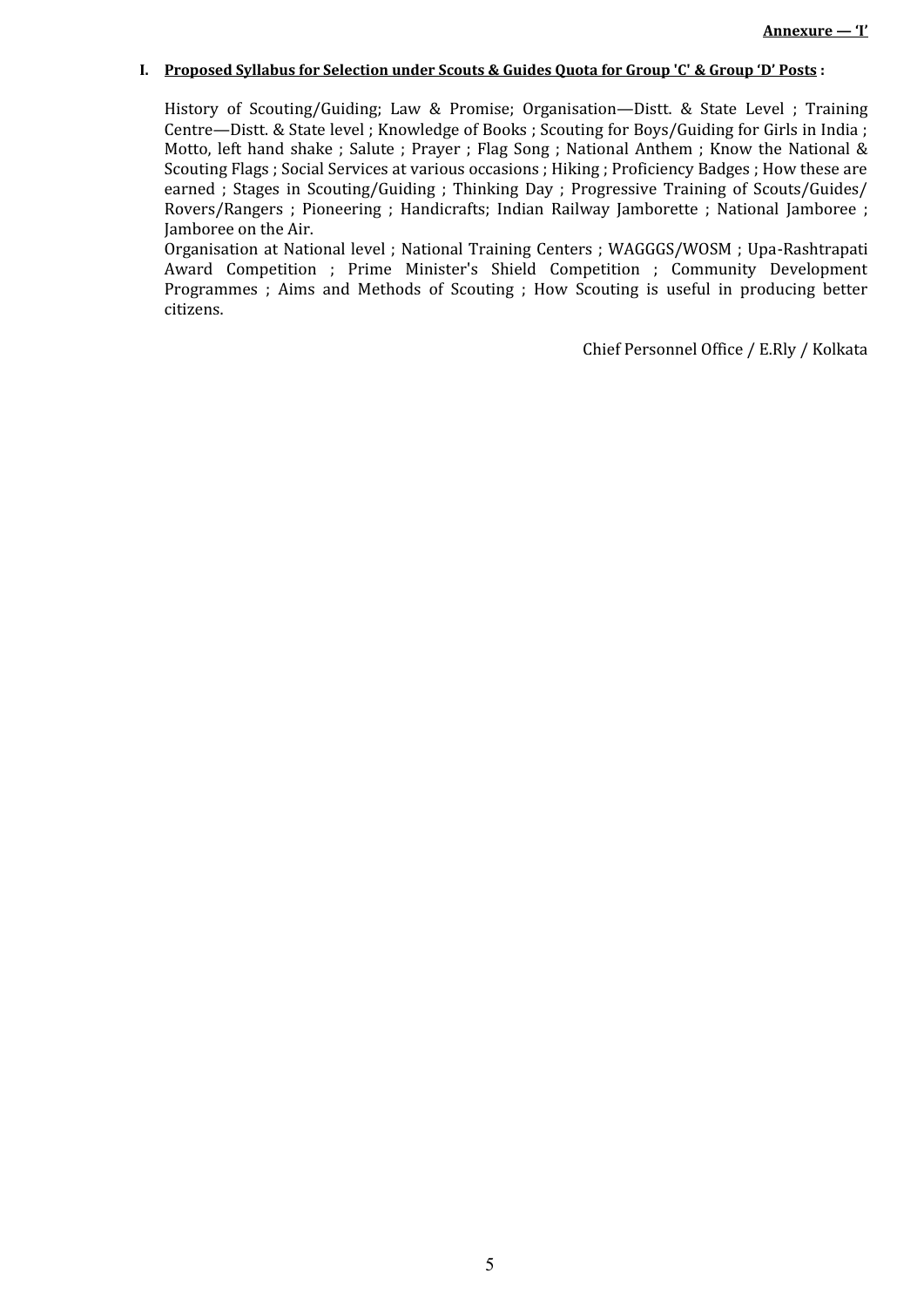# **FORMAT FOR APPLICATION Annexure - II**

Employment Notice No. ……………………… Date…………………...

Application for the appointment against Scouts and Guides Quota in Group 'C' & 'D'. Candidates should specifically mention category such as (1) for Group 'C' and (2) for Group 'D' (Erstwhile)

|                                                                                                                                   |            |                                     |                                                                                                                  |                          | <b>Category No.</b>                  |                                                                                                                        |
|-----------------------------------------------------------------------------------------------------------------------------------|------------|-------------------------------------|------------------------------------------------------------------------------------------------------------------|--------------------------|--------------------------------------|------------------------------------------------------------------------------------------------------------------------|
| To<br>The Chief Personnel Officer,<br>Eastern Railway, Fairlie Place, (1st floor),<br>17, Netaji Subhas Road,<br>Kolkata-700 001. |            |                                     |                                                                                                                  |                          |                                      | Affix Recent<br>Passport Size<br>Photograph<br>duly signed with<br>date and without<br>cap on head &<br>coloured glass |
| (In Block Letters)                                                                                                                |            |                                     |                                                                                                                  |                          |                                      |                                                                                                                        |
|                                                                                                                                   |            |                                     |                                                                                                                  |                          |                                      |                                                                                                                        |
|                                                                                                                                   |            |                                     |                                                                                                                  | Surname                  | Name                                 |                                                                                                                        |
|                                                                                                                                   |            |                                     |                                                                                                                  |                          |                                      |                                                                                                                        |
|                                                                                                                                   |            |                                     |                                                                                                                  |                          |                                      |                                                                                                                        |
|                                                                                                                                   |            |                                     |                                                                                                                  |                          |                                      |                                                                                                                        |
| (In Block Letters)                                                                                                                |            |                                     |                                                                                                                  |                          |                                      |                                                                                                                        |
| (In Block Letters)<br>[in Christian era]                                                                                          |            |                                     |                                                                                                                  |                          |                                      |                                                                                                                        |
| 14. Whether belongs to:                                                                                                           |            |                                     | (If SC/ST then indicates the sub cast) (Copy Attached)<br>(Write Yes or No, if yes, attach supporting documents) |                          |                                      |                                                                                                                        |
| Ex-<br>Servicemen                                                                                                                 | <b>PWD</b> | Minority<br>Class                   | Economically<br>Backward<br>Class                                                                                | Widow but<br>not married | Divorced<br>Women but<br>not married | Judicially<br>separated<br>Women but not<br>married                                                                    |
|                                                                                                                                   |            | (if Yes, indicate the followings) : |                                                                                                                  |                          |                                      |                                                                                                                        |
|                                                                                                                                   |            |                                     |                                                                                                                  |                          |                                      |                                                                                                                        |
|                                                                                                                                   |            |                                     |                                                                                                                  |                          |                                      |                                                                                                                        |
|                                                                                                                                   |            |                                     |                                                                                                                  |                          |                                      |                                                                                                                        |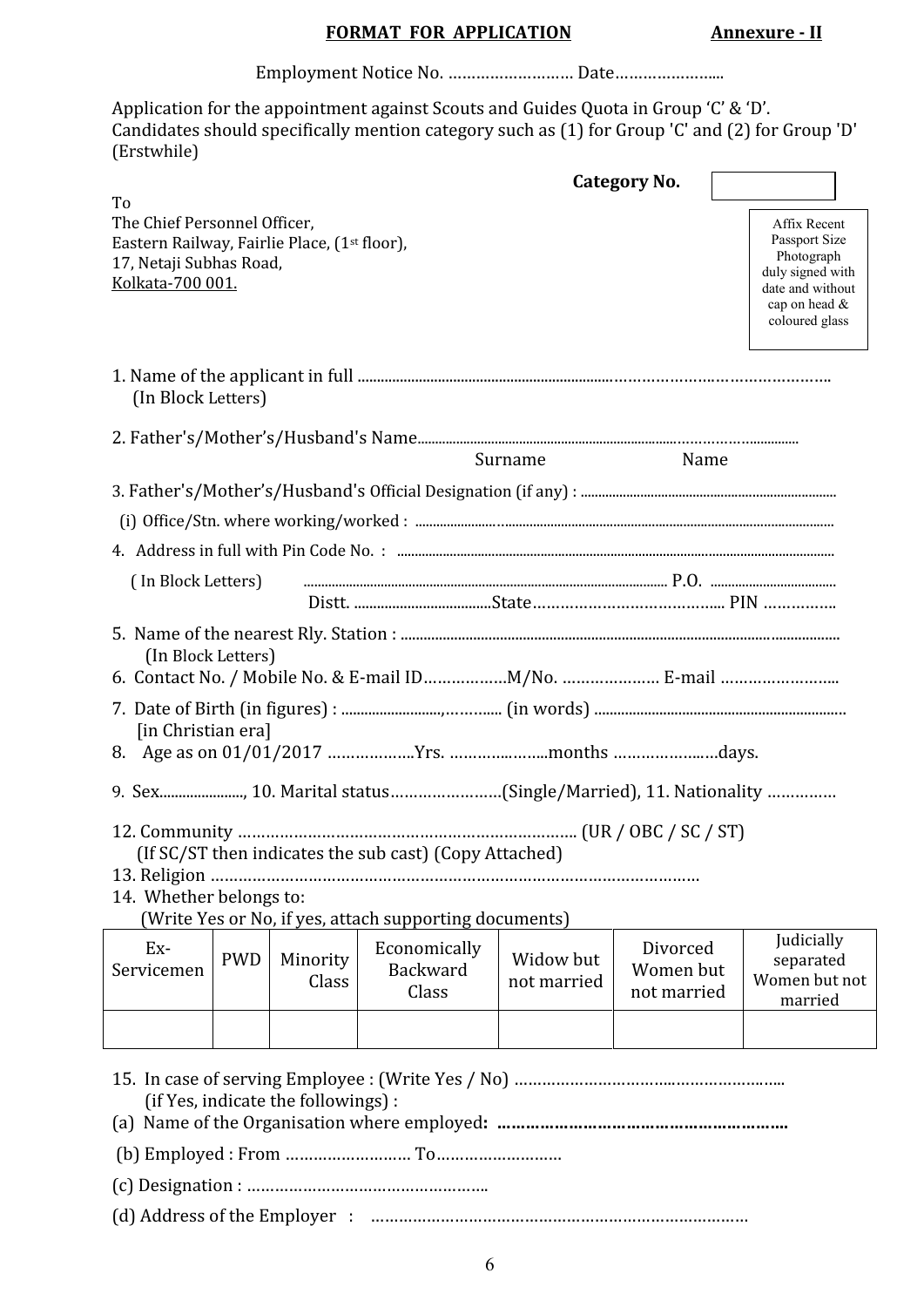# 16. Two personal marks of identification: (i) ……………………………………….

(ii) ………………………………………..

# 17. Educational Qualification:

| Examination<br>Passed | Year of<br>Passing | University / Board<br>' School | Percentage (%)<br>of Marks | Class / Division |
|-----------------------|--------------------|--------------------------------|----------------------------|------------------|
|                       |                    |                                |                            |                  |
|                       |                    |                                |                            |                  |
|                       |                    |                                |                            |                  |
|                       |                    |                                |                            |                  |

# 18. Scouting/Guiding Qualification :

# **(a)** Successfully Completed President's/Rashtrapati Award /HWB :

| Name of the Course   | Year                                                                                  |      | Certificate No. |    | Date |
|----------------------|---------------------------------------------------------------------------------------|------|-----------------|----|------|
| Scout/Guide          |                                                                                       |      |                 |    |      |
| Rover/Ranger         |                                                                                       |      |                 |    |      |
| Himalaya Wood        |                                                                                       |      |                 |    |      |
| Badge                |                                                                                       |      |                 |    |      |
| (b) Member of I      | Name of the Group<br>Position held: (for Scouter/Guider only)                         | From | Date            | To | Date |
|                      |                                                                                       |      |                 |    |      |
|                      |                                                                                       |      |                 |    |      |
| (c) Events attended: | (i) Participation/Service rendered in National Events/National Jamboree including All |      |                 |    |      |

 (i) Participation/Service rendered in National Events/National Jamboree including All Indian Railways' Events:

| Sl.No.   | Name of the events | Date | Place |
|----------|--------------------|------|-------|
| . .      |                    |      |       |
| <u>.</u> |                    |      |       |
| ຸບ.      |                    |      |       |
| 4.       |                    |      |       |
| ຸ,       |                    |      |       |

(ii) Participation/Service rendered in State Events/Rallies:

| Sl.No.   | Name of the events | Date | Place |
|----------|--------------------|------|-------|
|          |                    |      |       |
| <u>.</u> |                    |      |       |
|          |                    |      |       |
|          |                    |      |       |
|          |                    |      |       |

(iii) Participation in Specialised Scout/Guide Courses organised at National/State/All Indian Railways Level:

| Sl.No.   | Name of the event | Date | Place |
|----------|-------------------|------|-------|
| . .      |                   |      |       |
| <u>.</u> |                   |      |       |
| ັບ.      |                   |      |       |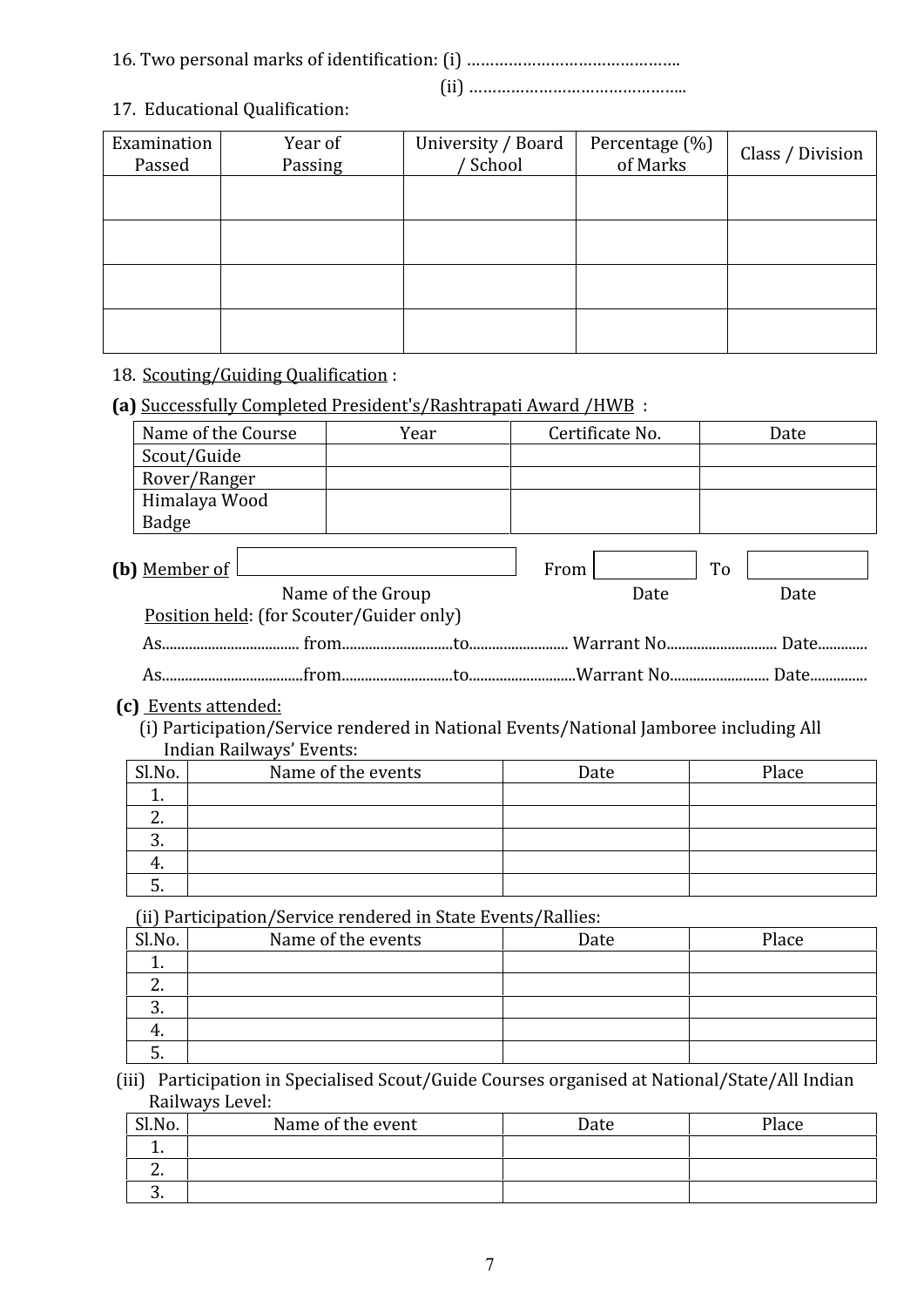(iv) Participation in District Rallies :

| Sl.No.   | Name of the event | Date | Place |
|----------|-------------------|------|-------|
| <b>.</b> |                   |      |       |
| <u>.</u> |                   |      |       |
| ຸບ.      |                   |      |       |
| ч.       |                   |      |       |
| J.       |                   |      |       |

*N.B.: Candidates may attach separate sheets if the space is not adequate.*

- 19. Other qualifications/extra curriculum activities : ............................................................................. (Attach photocopies of Certificates)
- 20. I.P.O. No.................................................................................. Date.............................
- 21. Choice of language for question paper: (Hindi or English)…………………………………..
- 22. *Declaration:* I hereby declare that all the statements made in this application are true, complete and correct to the best of my knowledge and belief. In the event of any information being found false or incorrect or myself being not eligible in terms of eligibility criteria, my candidature/appointment is liable to be cancelled/terminated without any notice.

I also commit to submit a written declaration as per Annexure- IV if I finally qualify for appointment.

| Left Thumb Impression of the      | Full Signature of the Applicant |
|-----------------------------------|---------------------------------|
| applicant (should not be smudged) | (not in Block Letter)           |

Place……………………… Name ………………………………………………………

Date...............................

# *No. of enclosures attached (Compulsory)* :

- 1. Attested copy of Age Proof Certificate.
- 2. Attested copy of Educational/Technical Qualification Certificate.
- 3. Attested copies of Scouting/Guiding Qualification Certificate.
- 4. Attested copies of relevant documents for seeking age relaxation.
- 5. Attested copies of documents for scout/guide group attached/post held from time to time in the recent past five years etc.
- 6. Attested copies of Certificates of Events attended (International Events, Jamborees, N.I. Camps, Samagams, Utsav, Mela or Rallies, Camporees, Competitions, Specialised Course, Vocational Course, Camps, Service Projects, National and State Events etc.).
- 7. Attested copies of certificates of other qualification/curriculum activities, if any.
- 8. Three Passport size Photographs (one should affix in the application with signature and date and two should be clipped with the application and name written behind).
- 9. Two self-addressed envelope of size 23 c.m.×10 c.m. with name in full and complete address should be written clearly thereon.
- 10. Postal Order to be drawn in favour of as per the para 6.0.
- 11. Attested Copy of Cast Certificate, if applicable.
- 12. Candidates belonging to Economically Backward Classes, claiming for refund of Examination Fee, should submit declaration/income certificate as per enclosed format. (Annexure 'A').
- 13. Attested copies of other relevant certificates, as applicable.
- **N.B.:** \* SC/ST Candidates will be eligible for Free Rly. Journey Pass for attending written Exam./ Scout-Guide Skill Assessment Test.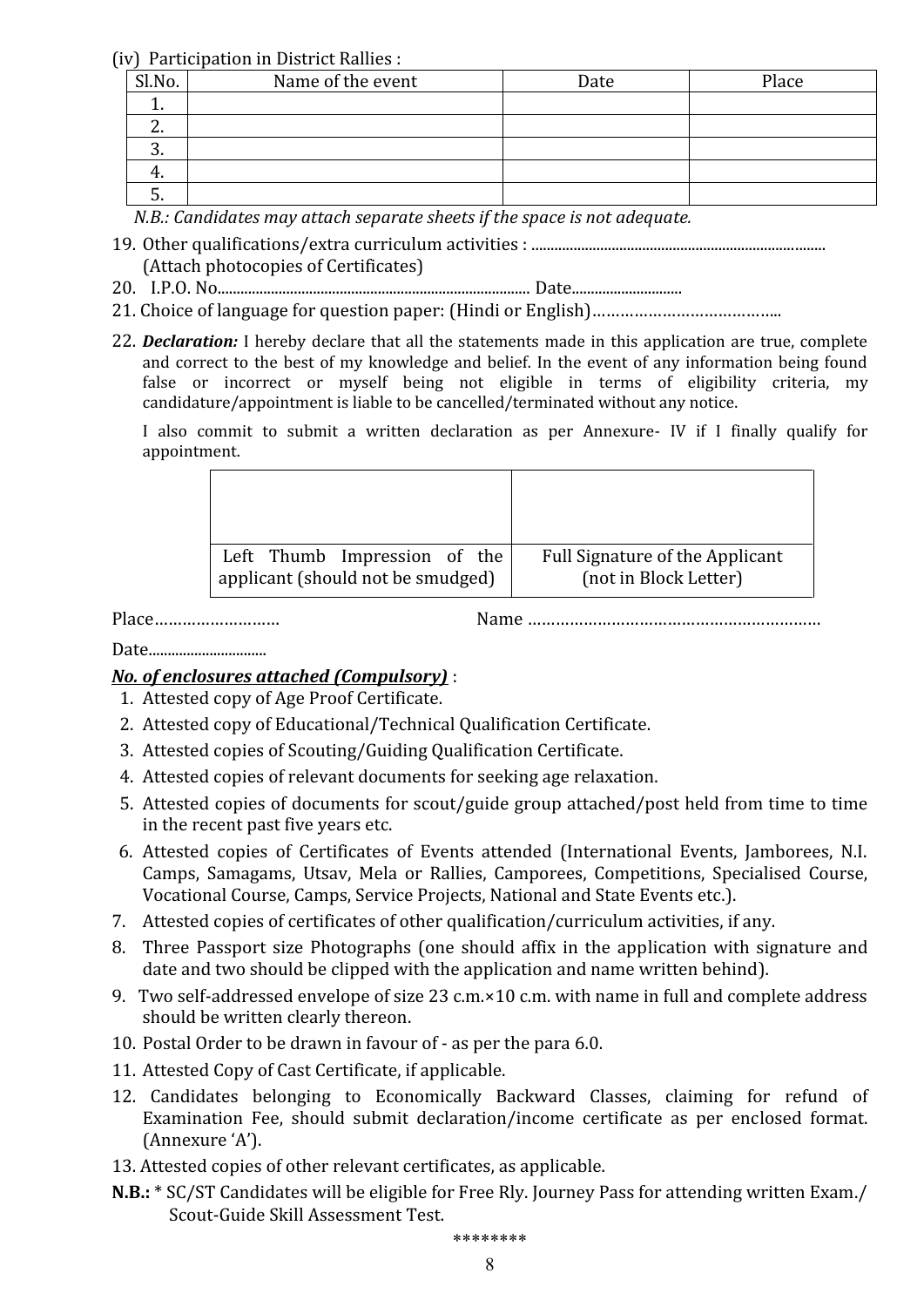# **Annexure – III**

# **CERTIFICATE OF ACTIVENESS**

| Date |
|------|
|      |

| Since last 05(five) years duly registered with the State/District Association. |  |
|--------------------------------------------------------------------------------|--|

| Signature of Group Leader (Scout/Guide) | Signature of Distt. Org. Commissioner (Scout/Guide) |
|-----------------------------------------|-----------------------------------------------------|
|                                         |                                                     |
|                                         | Rubber Stamp:                                       |

Signature of District Commissioner (Scout/Guide)

Name : ………………..…………………

Rubber Stamp : …………………………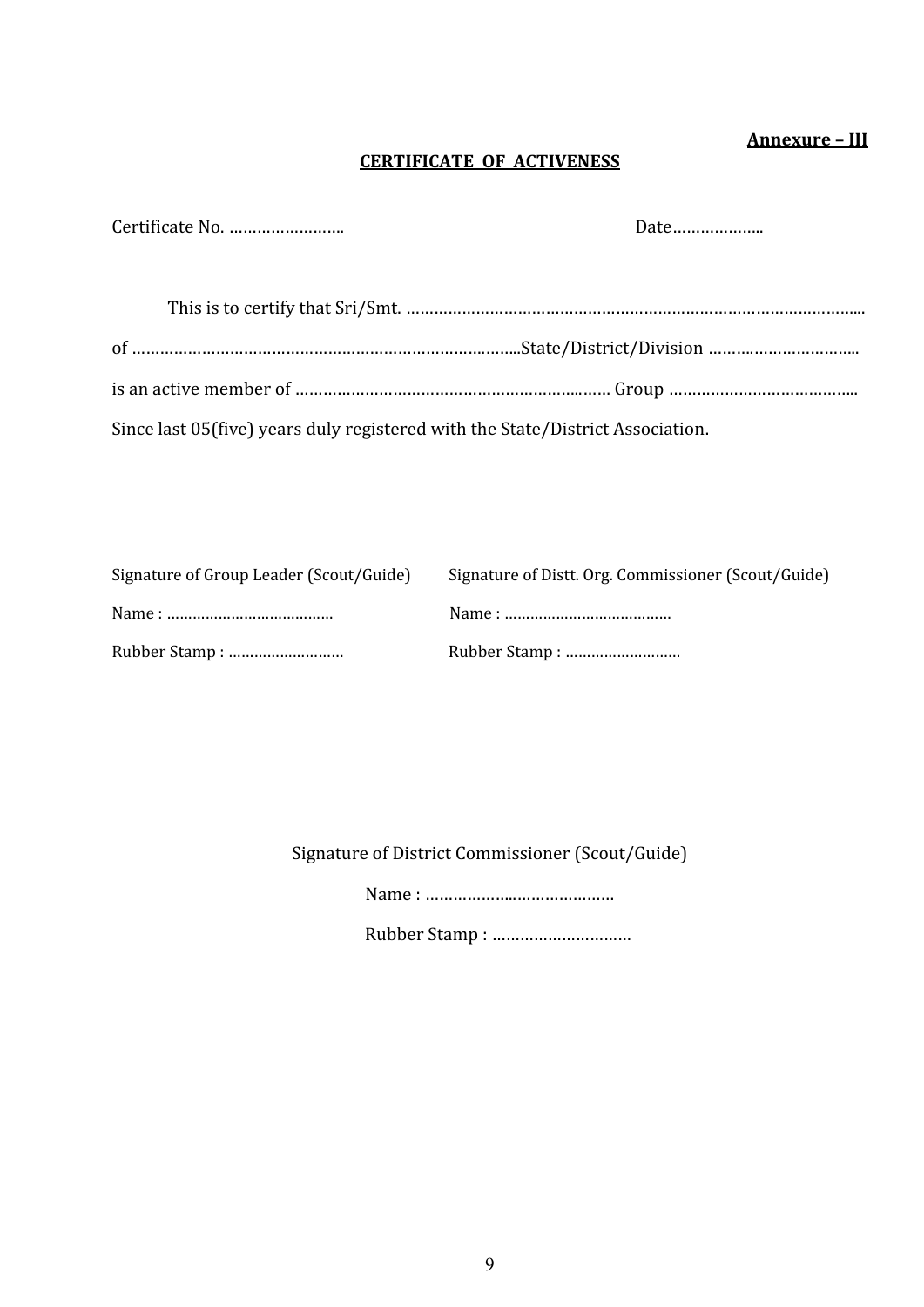# **DECLARATION FOR APPOINTMENT**

# **(To be submitted by the candidate who would be finally qualified for appointment.)**

I Sri/Smt. ……………………………………………………………………………………….

son/daughter of …………………………………………………………….…..hereby declare that :

- 1. I shall undergo Unit Leader Training within 1 year of my posting in the Railways.
- 2. I shall open and/or run a Unit effectively.
- 3. I shall undergo progressive training from time to time.
- 4. I shall assist Railway scout administration, as and when required. In the event of violation of any of the above, I may be taken up under the D&A Rules.

Place :

Date : The state of the applicant state of the applicant state of the applicant

Name : ………………………..…………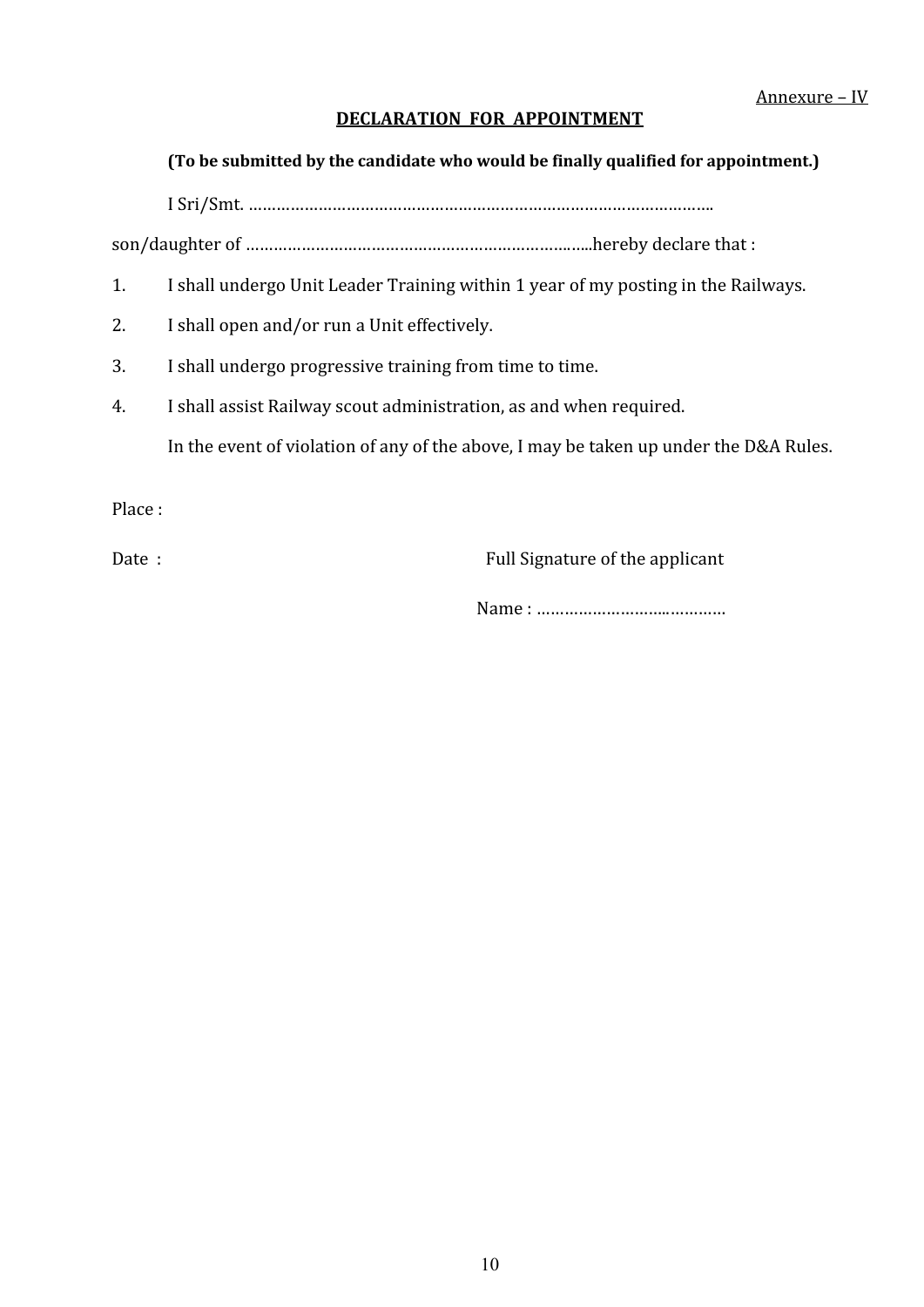# **FORMAT OF INCOME CERTIFICATE TO BE ISSUED ON LETTER HEAD INCOME CERTIFICATE FOR REFUND OF EXAMINATION FEES**

| Name of candidate<br>$\bullet$                         |                     |        |
|--------------------------------------------------------|---------------------|--------|
| Father's Name<br>$\bullet$                             | ٠<br>$\blacksquare$ |        |
| • Age (with date of birth)                             | ÷                   |        |
| <b>Residential Address</b><br>$\bullet$                | ÷                   |        |
| Annual Family Income (in words & figures)<br>$\bullet$ | ÷                   |        |
| Date of issue<br>$\bullet$                             | ٠<br>٠              |        |
| Signature<br>$\bullet$                                 | ٠<br>٠              |        |
|                                                        |                     | (Name) |

# Stamp of Issuing Authority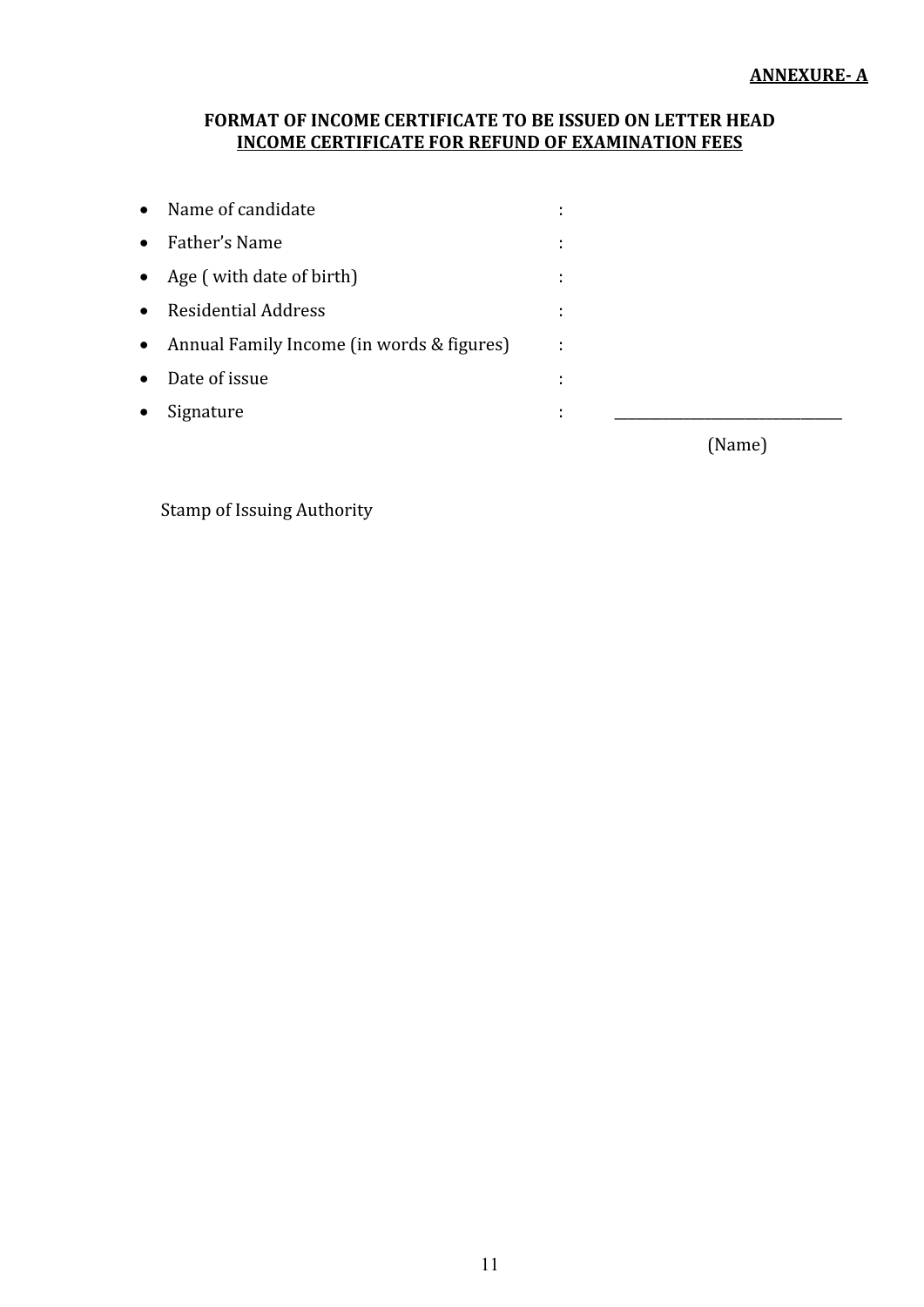## **ANNEXURE- B**

# **Form of certificate to be produced by other Backward Classes applying for appointment to posts under the Government of India.**

| under the Government of India, Ministry of Welfare Resolution No. 12811/68/93-BCC (C),                                    |  |  |
|---------------------------------------------------------------------------------------------------------------------------|--|--|
| dated 10 <sup>th</sup> Sept. 1993 published in the Gazette of India Extraordinary Part I Section I dated 13 <sup>th</sup> |  |  |
|                                                                                                                           |  |  |
| the______________________________District/ Division of the _______________State. This is also to certify                  |  |  |
| that he/ she does not belong to the persons/ sections (Creamy Layer) mentioned in column 3                                |  |  |
| of the Schedule to the Government of India, Department of Personnel & Training O.M.                                       |  |  |
| No.36012/22/93-Estt. (SCT), dated 08.09.1993.                                                                             |  |  |

| Dated | District Magistrate, |
|-------|----------------------|
| Seal  | Deputy Commissioner  |
|       | Etc.                 |

NB:

- (a) The term "ordinarily used here will have the same meaning as in Section 20 of the Representation of Peoples Act, 1950.
- (b) Where the certificates are issued by Gazetted Officers of the Indian Government or State Governments, they should be in the same form but countersigned by the District Magistrate or Deputy Commissioner( Certificate issued by Gazetted Officers and attested by District Magistrate/ Deputy Commissioner are not sufficient).